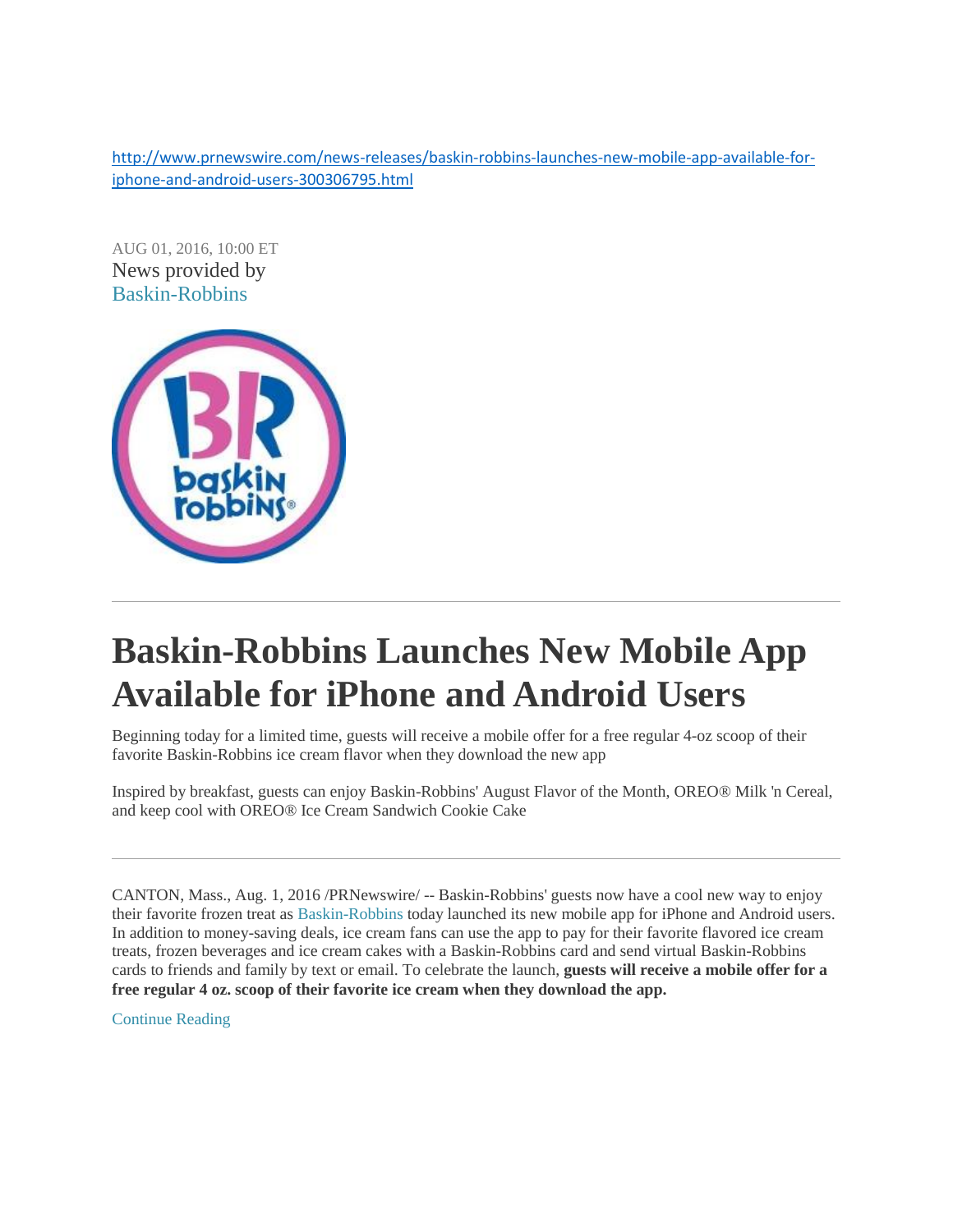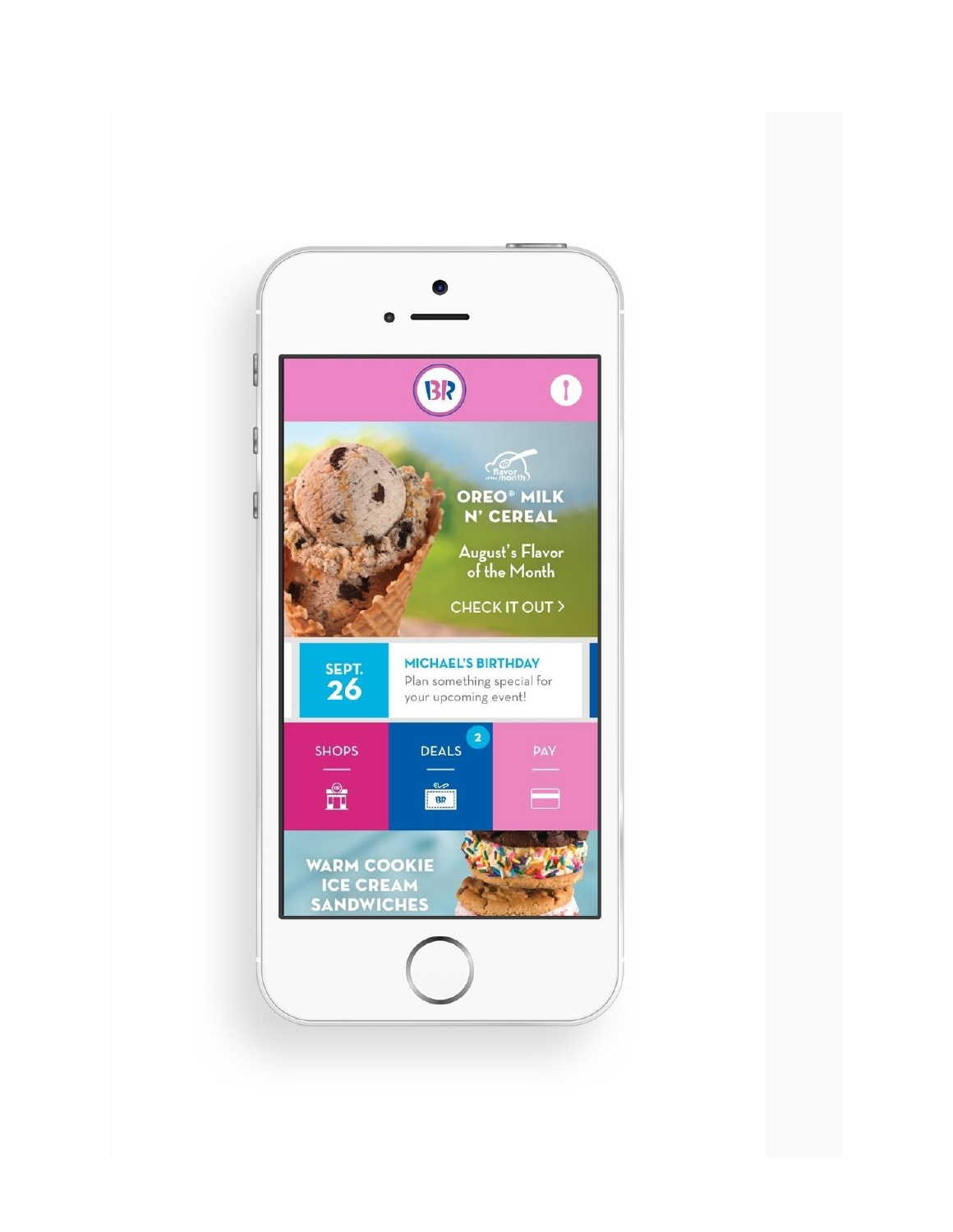#### Baskin-Robbins Launches New Mobile App Available for iPhone and Android Users

The Baskin-Robbins Mobile App is free and available for download on iOS and Android devices. The app has a variety of interactive features, including:

- **Access deals and coupons:** App users will receive various mobile coupons and deals; including deals that are only available through the app.
- **Purchase and reload Baskin-Robbins cards:** Guests can add existing Baskin-Robbins cards, purchase new virtual Baskin-Robbins cards directly from the app and add money to an existing card.
- **Purchase and send Baskin-Robbins Cards to friends and family:** The Baskin-Robbins Mobile App allows guests to gift the joy of ice cream by purchasing virtual Baskin-Robbins cards and sharing them with friends and family to make someone's day a bit sweeter. Baskin-Robbins cards can be sent in denominations between \$2 and \$100.
- **Current and upcoming promotions and events:** App users can stay informed on various Baskin-Robbins promotions and events throughout the year, including the current Flavor of the Month.
- **Locate the nearest Baskin-Robbins shop:** A detailed store locator makes it easy to find directions and information about local Baskin-Robbins locations, including shop hours, online cake ordering availability, product offerings and more.
- **Browse the menu and sort frozen treats by nutritional preferences:** The Baskin-Robbins Mobile App allows guests to easily browse the menu, including the brand's classic and new ice cream flavors and frozen treats and sort by nutritional preferences. Guests can also view nutrition facts for some of their favorite Baskin-Robbins ice cream flavors, sundaes, frozen beverages and desserts.

The Baskin-Robbins Mobile App is powered by Tillster, the leading provider of restaurant digital ordering and customer engagement products and services, and was designed by DigitasLBI, a global marketing and technology agency, to feel seamless with Baskin-Robbins' brand voice and in-store marketing.

"At Baskin-Robbins, we take pride in delighting guests with our wide variety of ice creams and frozen treats and we're always looking for new and innovative ways to enhance the guest experience and to further connect with our customers," said Weldon Spangler, Senior Vice President, Baskin-Robbins U.S. and Canada. "We are excited to introduce our new mobile app to guests nationwide, which includes a range of features including special mobile offers, mobile payment and information about our products. We hope guests will celebrate our launch by downloading the app and enjoying a free regular scoop of their favorite Baskin-Robbins ice cream flavor on us."

Additionally, Baskin-Robbins guests can enjoy dessert inspired by breakfast with Baskin-Robbins' new August Flavor of the Month, **OREO® Milk 'n Cereal**, which features cereal milk-flavored ice cream with OREO® cookie pieces, frosted corn flake cereal pieces, and a frosted corn flake cereal ribbon. To help guests celebrate throughout the summer, Baskin-Robbins is also offering a range of other delicious OREO® desserts, including a new **OREO® Ice Cream Cookie Sandwich Cake** and its new Polar Pizza, an ice cream treat that can be eaten like a pizza, in four featured flavor varieties including **OREO® Cookies 'N Cream**. The new OREO® Ice Cream Cookie Sandwich Cake serves 12-16 people and features chocolate-flavored frosted cake topped with OREO® Ice Cream Cookie Sandwiches. The OREO**®** Cookies 'N Cream Polar Pizza features a double fudge brownie crust with OREO**®** Cookies 'n Cream Ice Cream, topped with crushed OREO**®** cookie pieces and drizzled with marshmallow and fudge topping.

Finally, Baskin-Robbins is inviting guests to donate \$1.00 to The Dunkin' Donuts & Baskin-Robbins Community Foundation (DDBRCF) during their in-store visits throughout August as part of its Community Cones program. Funds raised will support local and national non-profit organizations that are focused on improving children's health and providing food for the hungry.

For more information about Baskin-Robbins' wide variety of premium ice cream flavors and frozen desserts, visit [www.BaskinRobbins.com](http://www.baskinrobbins.com/) or follow us on Facebook [\(www.facebook.com/BaskinRobbins\)](http://www.facebook.com/BaskinRobbins), Twitter [\(www.twitter.com/BaskinRobbins\)](http://www.twitter.com/BaskinRobbins) or Instagram [\(www.instagram.com/BaskinRobbins\)](http://www.instagram.com/BaskinRobbins).